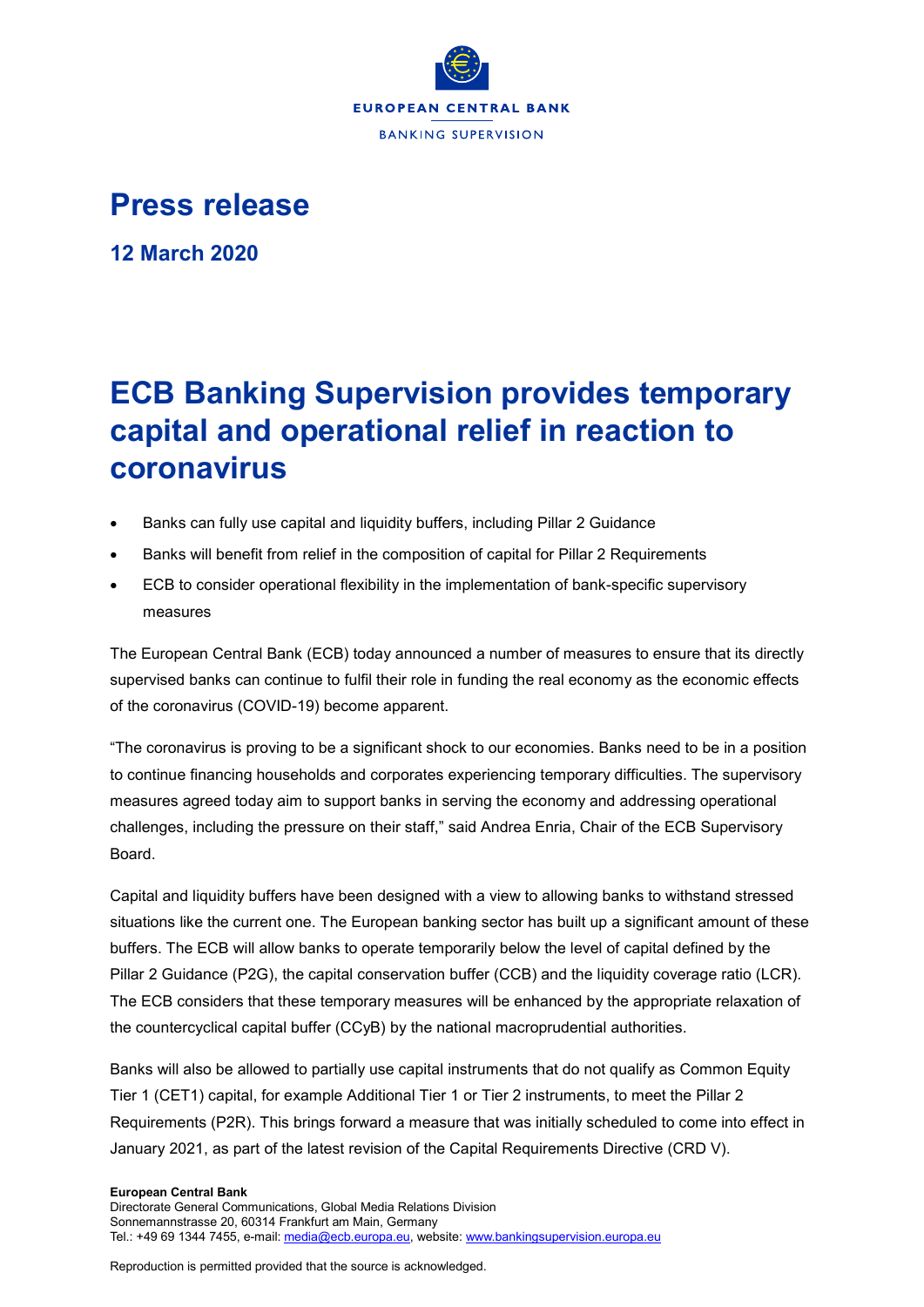### **ECB Banking Supervision provides temporary capital and operational relief in reaction to coronavirus**

The above measures provide significant capital relief to banks in support of the economy. Banks are expected to use the positive effects coming from these measures to support the economy and not to increase dividend distributions or variable remuneration.

In addition, the ECB is discussing with banks individual measures, such as adjusting timetables, processes and deadlines. For example, the ECB will consider rescheduling on-site inspections and extending deadlines for the implementation of remediation actions stemming from recent on-site inspections and internal model investigations, while ensuring the overall prudential soundness of the supervised banks. In this context, the **ECB Guidance to banks on non-performing loans** also provides supervisors with sufficient flexibility to adjust to bank-specific circumstances. Extending deadlines for certain non-critical supervisory measures and data requests will also be considered. In the light of the operational pressure on banks, the ECB supports the decision by the European Banking Authority to postpone the 2020 EBA EU-wide stress test and will extend the postponement to all banks subject to the 2020 stress test.

Banks should continue to apply sound underwriting standards, pursue adequate policies regarding the recognition and coverage of non-performing exposures, and conduct solid capital and liquidity planning and robust risk management.

These actions follow a [letter](https://www.bankingsupervision.europa.eu/press/letterstobanks/shared/pdf/2020/ssm.2020_letter_on_Contingency_preparedness_in_the_context_of_COVID-19.en.pdf?d1c8dc2780e2055243778bedf818efeb) sent on 3 March 2020 to all significant banks to remind them of the critical need to consider and address the risk of a pandemic in their contingency strategies. Banks were asked to review their business continuity plans and consider what actions could be taken to enhance preparedness to minimise the potential adverse effects of the spread of the coronavirus. ECB Banking Supervision will engage with banks to ensure the continuity of their critical functions. The ECB Supervisory Board is monitoring developments; these measures will be revised as necessary.

## **For media queries, please contact [Uta Harnischfeger,](mailto:uta.harnischfeger@ecb.europa.eu) tel.: +49 69 1344 6321.**

## **Notes**

- Banks need to have own funds in sufficient quantity and quality on the liabilities side of their balance sheet to be able to [absorb losses.](https://www.bankingsupervision.europa.eu/about/ssmexplained/html/hold_capital.en.html)
- European banking law defines three elements of own funds. **Common Equity Tier 1 capital** (CET1) is the highest quality of own funds and is mainly composed of shares and retained earnings from previous years. **Additional Tier 1 capital** (AT1) and **Tier 2 capital** can be equity or liability instruments and are of lower quality.
- **Pillar 2 capital** consists of two parts. One is the **Pillar 2 Requirement or P2R**, covering risks which are underestimated or not sufficiently covered by **Pillar 1**. The other is the **Pillar 2 Guidance or P2G**, which indicates to banks the adequate level of capital to be maintained in order to have sufficient capital as a buffer to withstand stressed situations, in particular as assessed on the basis of the adverse scenario in the supervisory stress tests.

#### **European Central Bank**

Directorate General Communications, Global Media Relations Division Sonnemannstrasse 20, 60314 Frankfurt am Main, Germany Tel.: +49 69 1344 7455, e-mail[: media@ecb.europa.eu,](mailto:media@ecb.europa.eu) website[: www.bankingsupervision.europa.eu](http://www.bankingsupervision.europa.eu/)

Reproduction is permitted provided that the source is acknowledged.